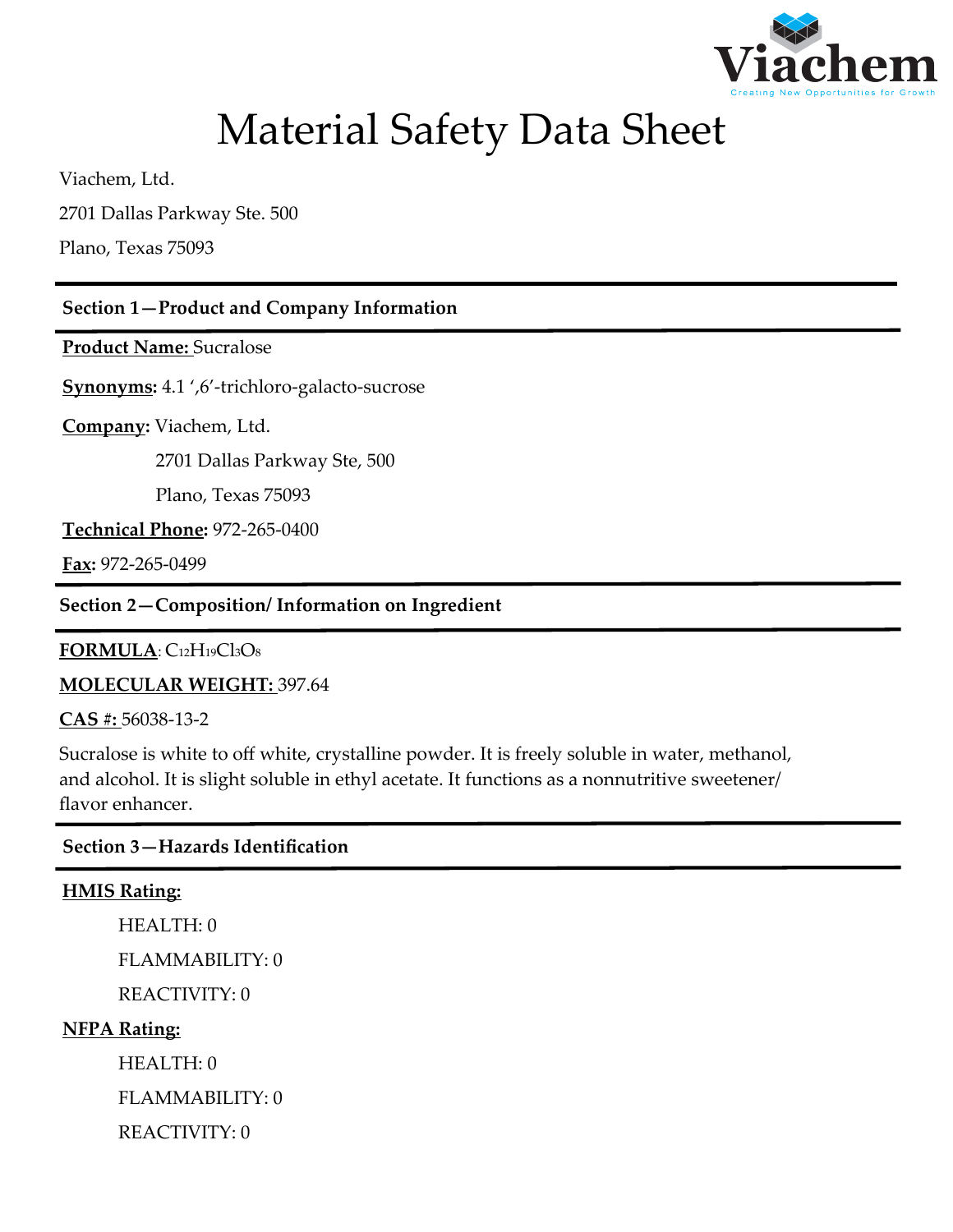#### **Section 4—First Aid Measures**

If used under ordinary circumstances no special treatment is necessary. Wash thoroughly after handling.

**Oral Exposure:** No special treatment required. Wash out mouth with water if needed.

**Inhalation Exposure:** No special treatment required. Move to fresh air if breathing becomes difficult.

**Dermal Exposure:** No special treatment required. Flush with copious amount of water if needed.

**Eye Exposure:** Flush with water if eyes become red and irritated.

## **Section 5 —Fire Fighting Measures**

**Flash Point:** N/A

**Auto Ignition Temperature:** N/A

**Flammability:** N/A

Stable under normal conditions. Dust Hazard Classification (NFPA-68), the formation of flammable/ explosive air/dust mixture is possible. Special consideration should be taken to ensure the potential for dust concentration in the flammable range is minimized.

**Extinguishing Media:** Suitable: Water spray, Carbon Dioxide, dry chemical powder, or appropriate foam.

**Firefighting:** Protective Equipment. Wear self contained breathing apparatus and protective clothing to prevent contact with skin and eyes.

**Section 6—Accidental Release Measures**

**Procedure for Personal Precaution:** Wear appropriate protective equipment

**Methods for Cleaning Up:** Sweep up, place in bag and hold for waste disposal. Avoid raising dust. Ventilate area and wash spill area after material pickup is complete.

**Section 7—Handling and Storage**

**Handling:** Avoid creating dusty conditions. Worker exposure can be minimized if good industrial hygiene practices are utilized.

**Storage:** Store in a cool dry area and keep container tightly closed.

## **Section 8—Exposure Controls/Personal Protection**

**Engineering Controls:** It is recommended that mechanical exhaust is utilized to minimize hazards contributed to dust explosions.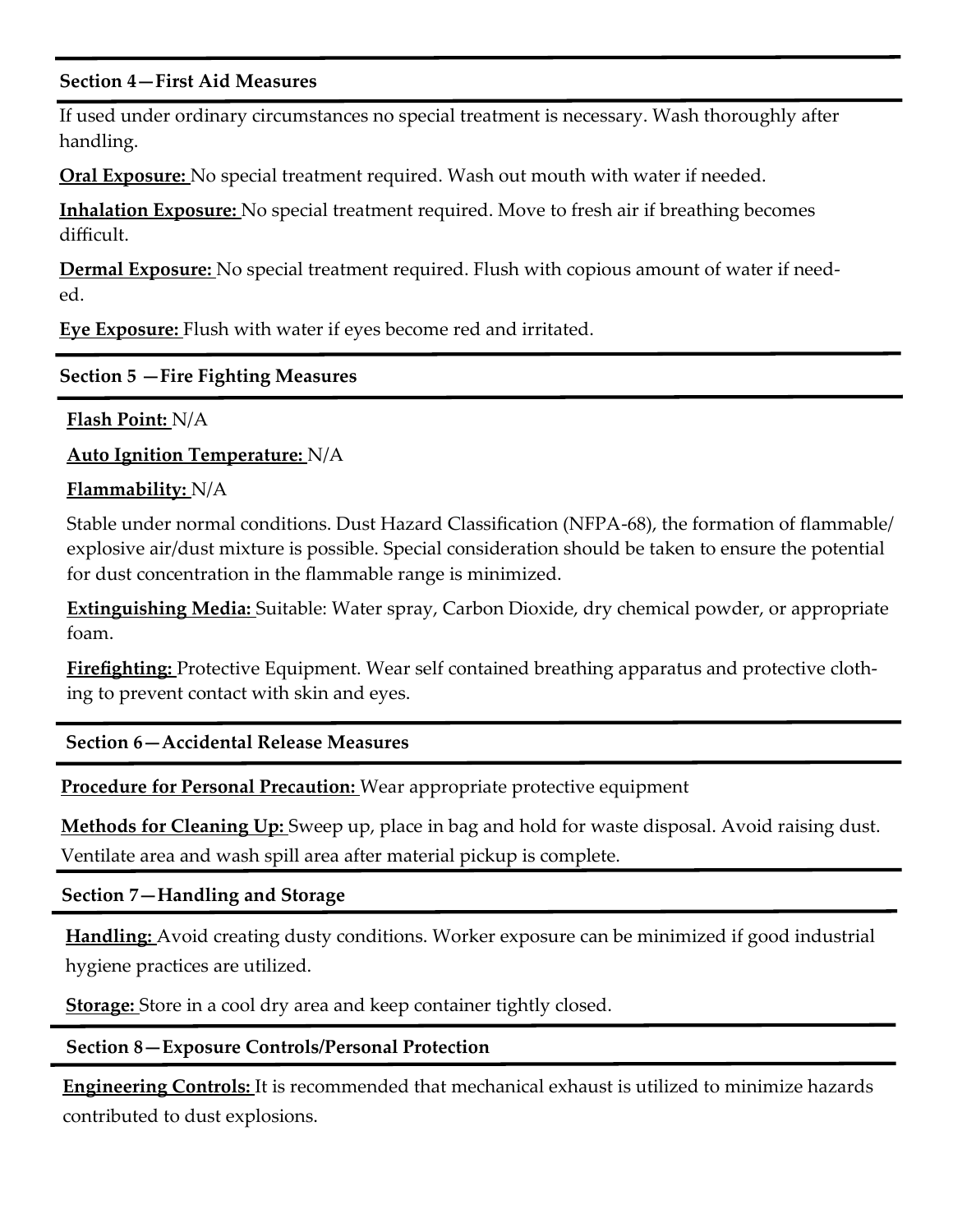**Personal Protective Equipment:** Utilize appropriate PPE for handling of powders. Eye goggles, gloves and dust masks will create a more comfortable work environment.

**General Hygiene Measures:** Wash thoroughly after handling.

#### **Section 9—Physical and Chemical Properties**

**Appearance:** White to off-white solid powder

**Odor:** Practically odorless

**Purity:** (on dry basis) 98-102%

**LOD:** NMT 2.0%

**Residue on Ignition:** NMT 0.7%

**Heavy Metals:** NMT 10ppm

**Methanol:** NMT 0.1%

**Section 10—Stability and Reactivity**

**Stability:** Stable under normal conditions

**Hazardous Decomposition Products:** When heated at elevated temperatures may break down to carbon monoxide, carbon dioxide, and minor amounts of hydrogen sulfide gas.

#### **Hazardous Polymerization:** None

## **Section 11—Toxicological Information**

Sucralose is a non-toxic food additive. Oral rat LD<sub>50</sub>>10g/kg; Oral mouse LD<sub>50</sub>>16g/kg. No mortality at the highest tested doses.

#### **Section 12—Ecological Information**

Sucralose is biodegradable and poses no risk to the environment.

## **Section 13—Disposal Considerations**

No special disposal requirements. Dispose in accordance with federal, state, and local regulations.

## **Section 14—Transportation Information**

Sucralose is considered to be non-hazardous for ground, sea and air transport.

#### **Section 15—Regulatory Information**

US Federal Regulatory Information– No components are listed as hazardous materials and/or present as defined in OSHA 29CFR 1910.1200